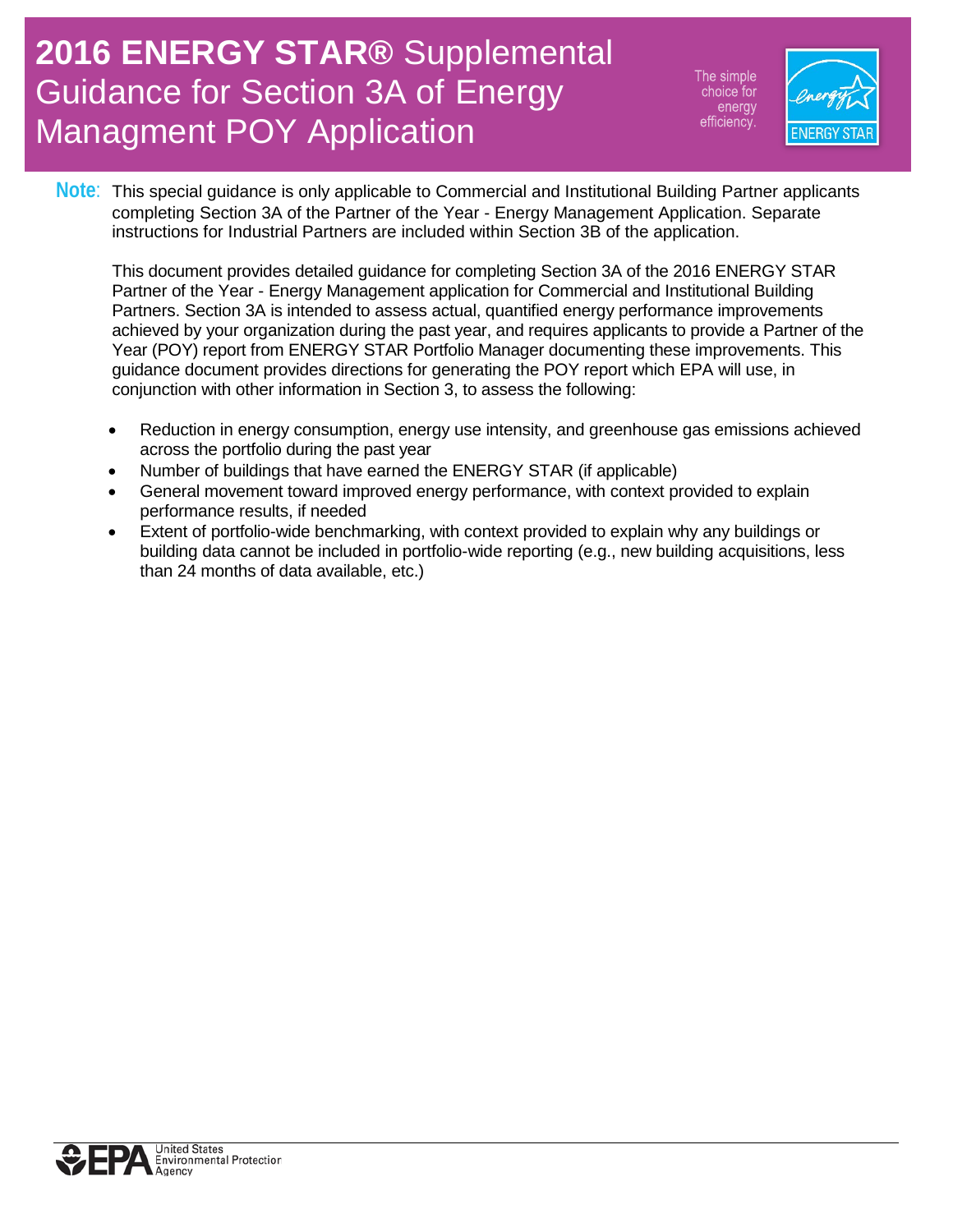The simple choice for energy efficiency



#### **Directions for Generating a Partner of the Year (POY) Report**

- Step 1. Go t[o https://www.energystar.gov/portfoliomanager](https://www.energystar.gov/portfoliomanager) to log in to ENERGY STAR Portfolio Manager.
- **Step 2.** Log in to the ENERGY STAR Portfolio Manager account that contains all of the buildings and benchmarking data for your organization. You must submit building data for your organization's entire portfolio. If you cannot provide benchmarking data for certain buildings, or the buildings are not reflected in the account, be sure to address this in Section 2 of the application.
- **Step 3.** Click on the "Reporting" tab.
- **Step 4.** Identify the "Partner of the Year Report" in the list of reports at the bottom of the page. A screenshot of the "Reporting" tab and the list of reports available is provided below.



**Step 5.** From the drop-down box in the "Action" column next to the report name, select "Generate New Report." You will then be taken to a screen titled "Create Partner of the Year Report," as illustrated below.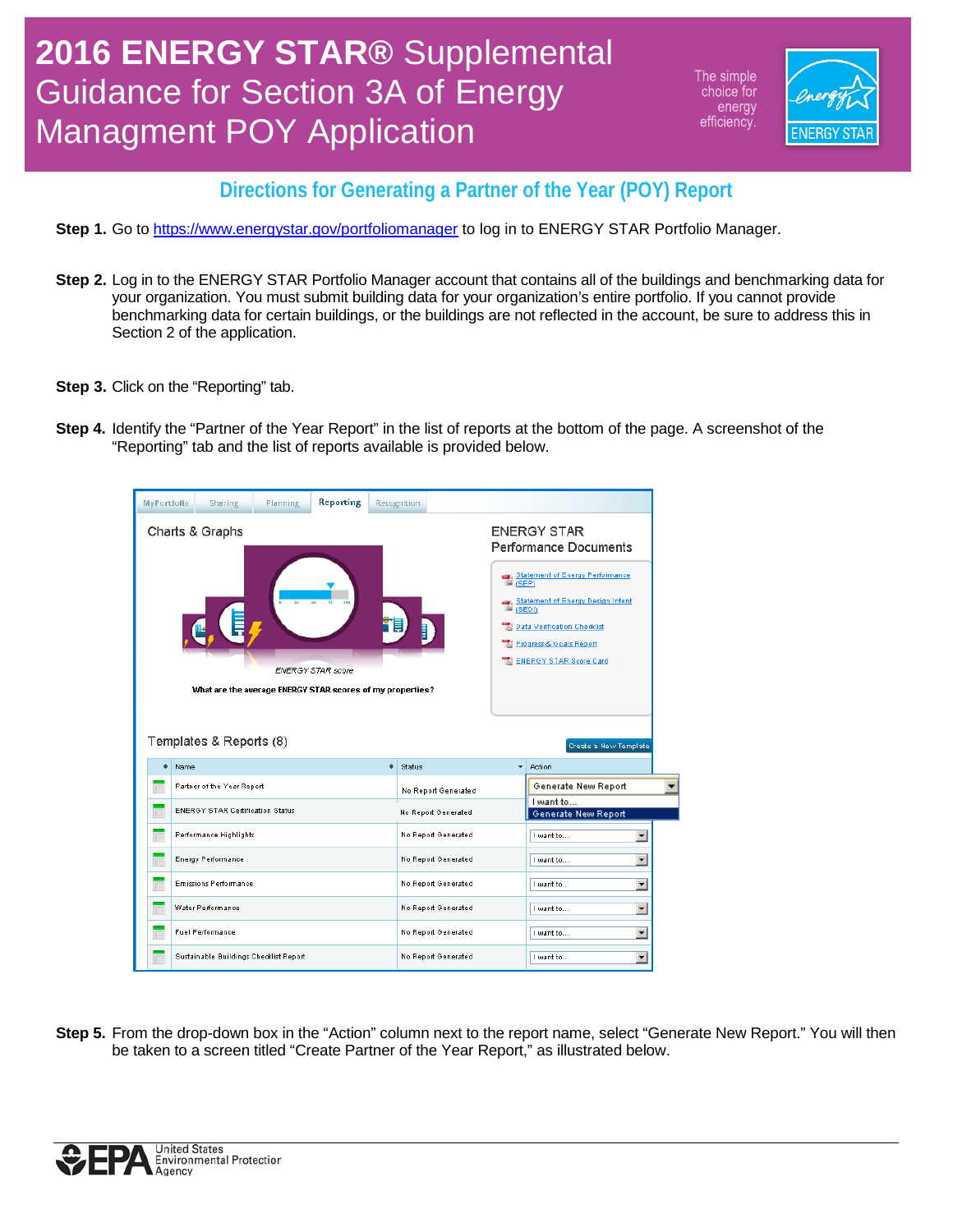The simple choice for energy efficiency.



| Create Partner of the Year Report<br>In order to generate the spreadsheet, you will need to first select the timeframe of information to include as well as the pro<br>would like to see in the spreadsheet. Once you have done this, you will be able to generate your spreadsheet.                                                                                                |                                           |   |  |  |  |  |  |
|-------------------------------------------------------------------------------------------------------------------------------------------------------------------------------------------------------------------------------------------------------------------------------------------------------------------------------------------------------------------------------------|-------------------------------------------|---|--|--|--|--|--|
| Select Timeframe<br>Timeframe: *<br>Compare Two Years<br>$\overline{\phantom{0}}$<br>2014<br>$\bullet$ with Aug 31<br>2015<br>Aug 31<br>The Each property must have 12 full months of data for metrics to be calculated. If metrics cannot be calculated, "N/A"<br>will be displayed in your report. Pick the last day of the 12 month period that you want.<br>2 Select Properties |                                           |   |  |  |  |  |  |
| Multiple Properties<br><b>Select Properties</b><br><b>Properties: *</b><br>$\mathbf{r}$<br>Selected Items: 3<br><b>Review Included Metrics</b>                                                                                                                                                                                                                                      |                                           |   |  |  |  |  |  |
| <b>Metric Category</b>                                                                                                                                                                                                                                                                                                                                                              | <b>Metric Name</b>                        |   |  |  |  |  |  |
| <b>Property ID Numbers</b>                                                                                                                                                                                                                                                                                                                                                          | Portfolio Manager Property ID             |   |  |  |  |  |  |
| <b>Property Information</b>                                                                                                                                                                                                                                                                                                                                                         | <b>Property Name</b>                      |   |  |  |  |  |  |
| <b>Property ID Numbers</b>                                                                                                                                                                                                                                                                                                                                                          | Portfolio Manager Parent Property ID      | Ξ |  |  |  |  |  |
| <b>Property Information</b>                                                                                                                                                                                                                                                                                                                                                         | <b>Parent Property Name</b>               |   |  |  |  |  |  |
| Property Information                                                                                                                                                                                                                                                                                                                                                                | City                                      |   |  |  |  |  |  |
| <b>Property Information</b>                                                                                                                                                                                                                                                                                                                                                         | State/Province                            |   |  |  |  |  |  |
| Property Information                                                                                                                                                                                                                                                                                                                                                                | <b>Postal Code</b>                        |   |  |  |  |  |  |
| <b>Property Information</b>                                                                                                                                                                                                                                                                                                                                                         | Property GFA - EPA Calculated (Buildings) |   |  |  |  |  |  |
| <b>Property Information</b>                                                                                                                                                                                                                                                                                                                                                         | Primary Property Type - EPA Calculated    |   |  |  |  |  |  |
| Energy Performance Metrics   ENERGY STAR Score                                                                                                                                                                                                                                                                                                                                      |                                           |   |  |  |  |  |  |
| <b>Generate Spreadsheet</b><br>Cancel                                                                                                                                                                                                                                                                                                                                               |                                           |   |  |  |  |  |  |

**Step 6.** In the "Create Partner of the Year Report" screen, you must choose a timeframe for the report.

To choose a timeframe, you must select **"Compare Two Years"** from the drop-down menu, as illustrated in the screenshot above. The second period must be August 2015 or later, and should be the month for which you have complete energy data for the greatest number of buildings in your portfolio. The first period should be the same month one year prior. For example, the screenshot above will generate a report comparing August 2014 to August 2015.

**Step 7.** In the "Create Partner of the Year Report" screen, you must also select properties to include in the report.

You must choose **"All Properties"** from the drop-down menu, unless you have test or duplicate buildings in your account. In this case, select "Multiple Properties" from the drop-down and select all non-test or duplicate buildings to submit.

Please ensure that all non-test or duplicate benchmarked properties appear in the report, even if you do not have 24 months of data for all properties in your portfolio. ENERGY STAR asks you to do this because it is important to demonstrate the extent to which you are benchmarking the properties in your portfolio.

This screen also provides a list of metrics that are included in the report, provided under "Review Included Metrics." You cannot change this selection of metrics.

**Step 8.** Click "Generate Spreadsheet" to generate the report. You will now be returned to the main page of the "Reporting" tab.